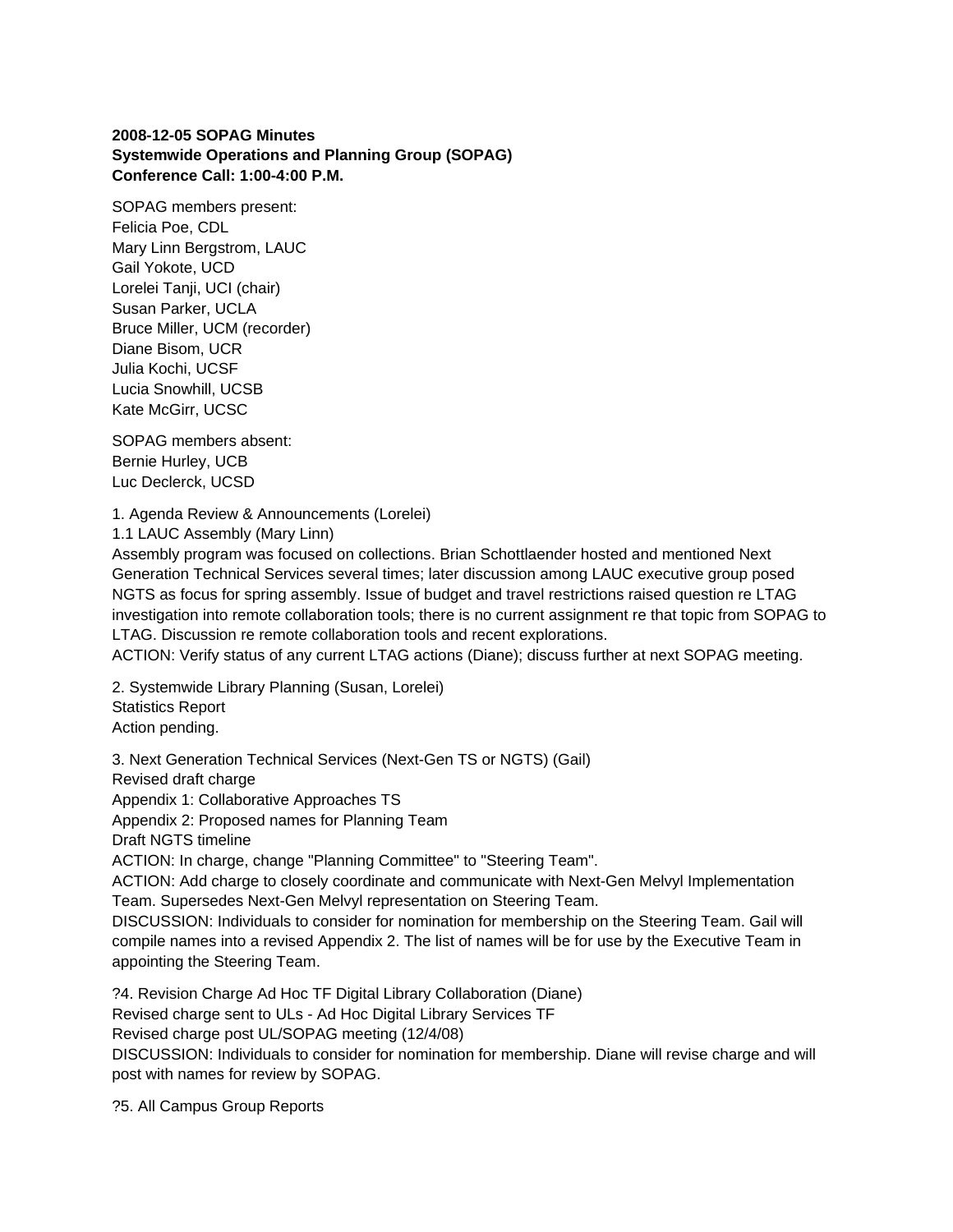5.1 CDC Report (Julia) - no report

5.2 SCO Report (Gail)

SCO is following though on campus action re NIH public access and on hiring of support position.

5.3 HOPS Report (Bernie - absent)

5.4 HOTS Report (Luc - absent)

5.5 LTAG Report (Diane) - no report

5.6 RSC (Susan)

5.6.1

UL charge: Assessment of potential cost savings for Tricor delivery

RSC response

Lorelei will follow up with Brian Schottlaender (as convener of ULs) to clarify roles of RSC and CDL in Tricor contract.

6. Project Management Training for Consortial Collaborations (Kate)

a. Guide document for Developing Project Management Training and Efforts for Consortial Collaborations, 11/17/08

Draft charge is under review by work group. Goal is SOPAG discussion in January.

7. blank - no item 7

8. Task Force Reports 8.1. Next Gen Melvyl (Luc - absent)

- 9. Digital Library Collaboration (Julia, Luc absent, and Bernie absent)
- a. Workshop Proposal from Hurley on 5/23/07?
- b. Revised workshop proposal?
- c. Digital Library Workshop Agenda?
- d. Attendees?
- e. Objectives?
- f. Survey?
- g. Next steps. Workshop meeting notes (3/20/08)

h. Final Report on Digital Library Collaboration Workshop (06/01/08)

i. Digital Library Workshop Decision-making Template (09/19/08)

j. Charge sent to ULs post SOPAG/ACG Chairs meeting

k. Revised charge (Diane, Bernie) (see Agenda #5 above)

ACTION: Move documents to historical access but remove from active agenda.

10. Report on CDL Related Items (Felicia)

Laine Farley has been named CDL Executive Director.

10.1. OAC Beta site release: announcement and site access info (12/05/08)

10.2. UC-Springer open access arrangement: UC-affiliated authors and Springer's Open Choice model upcoming announcement (12/05/08)

10.3. CDL and Confluence Update: UCOP has Confluence wiki, but support is limited. Will provide update in January re possible use by ACGs. SOPAG wiki at UCOP is operational. Julia and Felicia will investigate migration of SOPAG wiki content from UCSF to UCOP.